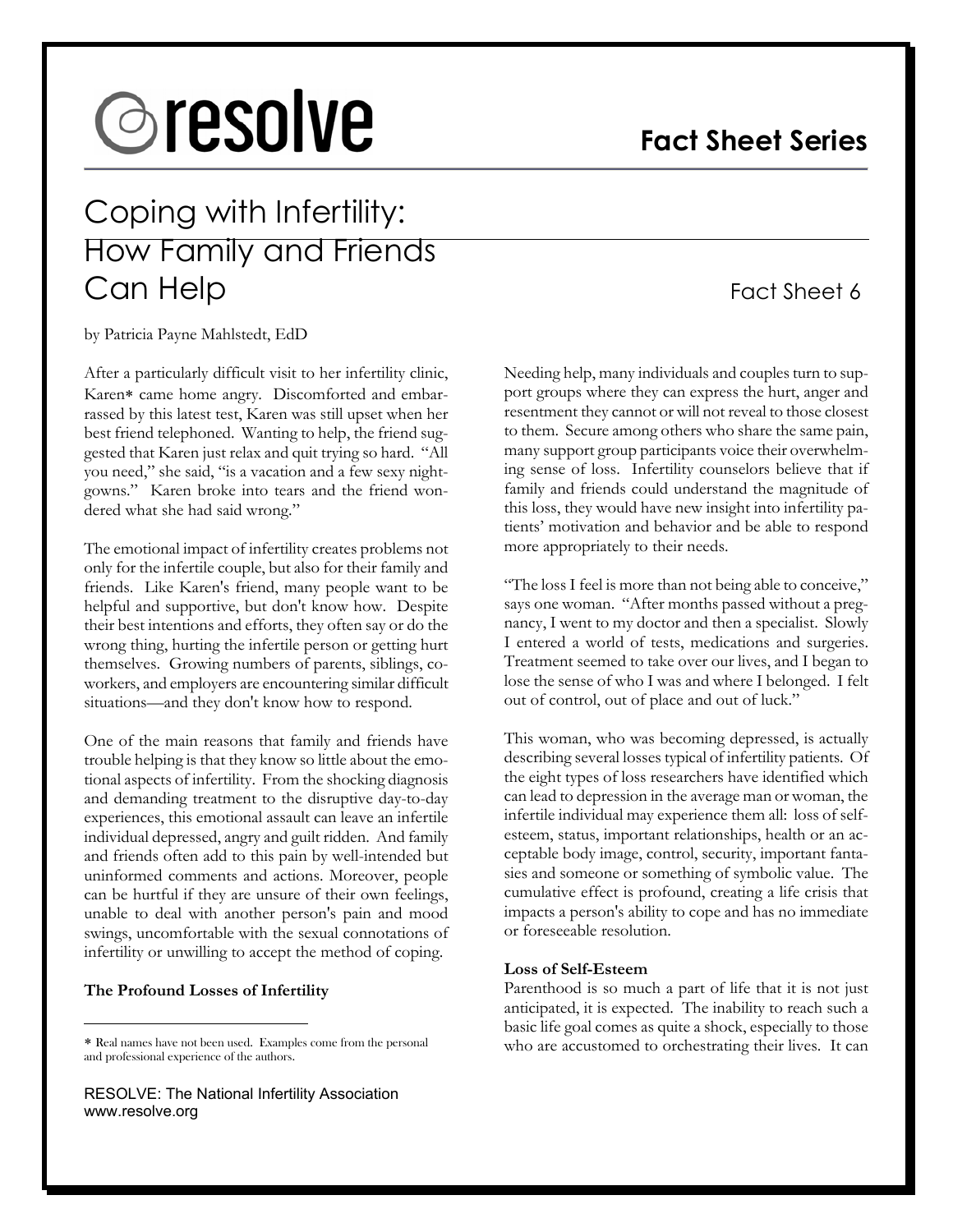injure their self-image and make them feel inadequate, like failures. "It's so natural, why can't I?" is often the anguished plea. To remain childfree may even threaten their sexual identities, since some men equate fatherhood with masculinity and some women consider childbearing the ultimate expression of femininity. As their selfesteem is diminished, men and women often say they feel "incomplete" or "unworthy."

Self-esteem also suffers with the surfacing of intensely negative feelings, and this is often an unwelcome surprise. Some women have great resentment toward pregnant women. Others can't stand TV commercials with adoring moms and cute kids. Says one woman, "I'm surprised at my own feelings. I've discovered a negative and bitter part of myself that I don't like." Another woman who works in a hospital says, "Whenever I see one of those maternity blouses with big arrows pointing to the woman's stomach, *I* get a stomach ache."

One consequence of such damaged self-esteem is that people may turn their anger and resentment on friends or loved ones. Bewildered and embarrassed by their own words and actions, infertile women and men have difficulty integrating such raw emotion into their selfimages. "I feel like a bad person," is a common admission. With their self-esteem so battered, people become unsure of themselves and may suddenly feel alone or out of place. "I keep trying to fit in, but everyone is having baby showers or doing things with their kids," comments one discouraged patient. "I just don't belong anymore." In turn, couples with children may exclude their childless friends. The infertile person feels further isolated and begins to avoid social gatherings where they feel awkward, different, or "unwanted." The cycle then perpetuates itself.

#### **Loss of Status**

Because our society greatly values and encourages parenthood, infertile women and men may worry that they have lost status or prestige in the eyes of others. From the inevitable question, "Do you have children?" to messages at church to "multiply and replenish the earth," childfree couples are duly reminded of society's expectations. As one patient ruefully asks, "My church constantly reminds women of their special duty as mothers. Does that mean they consider my worth to society is less because I am barren'?" Adds a teacher with many colleagues on maternity leave, "No one asks me about my work anymore. They only want to know when I'm going to start my family." In addition, other people often make unfair judgments about the infertile couple. "Especially if you are active in a career," says one childfree female attorney, "everyone thinks you have put your job before children. We can't even buy a new car or a bigger house without appearing selfish and materialistic."

#### **Loss of a Relationship**

As partners attempt to cope with diagnosis and treatment, they may worry that their relationship will change. Sometimes the change can be great, and relationships are damaged or destroyed. A problem between partners may begin because both are hurting, stressed and depleted of physical and emotional energy. Less able to fulfill each other's needs, they feel worlds apart. This is especially true if their ways of coping are different, as when one partner who prefers privacy feels embarrassed or abandoned by the other's candor or desire to talk to others.

Relationships with family and friends can be strained if the couple believes they are not taken seriously or their decisions are not respected. This can happen even between infertile couples. "My friend and I commiserated with each other as we went through treatment," says one woman, "but I finally had enough and wanted to get on with my life. We have adopted and are very happy, but my friend is appalled that I `gave up.""

Another problem is that people need and expect a certain kind of support which others may not know how to give. Parent/child relationships especially suffer with the parent asking, "Why can't I help my own child?" Moreover, other people often lose patience with the infertile person's apparent "obsession" with getting pregnant. They have little idea how infertility impacts every aspect of a person's life, forcing them into great soul-searching: "What is wrong with me?" "Will my partner leave me?" "Am I becoming depressed and driving friends away?" "Is parenthood what I really want or just what I think I should want?" "Why do I even have to question my motives?" Too much of such introspection can create turmoil, make people defensive and moody and inhibit communication.

Those couples who try to express their feelings find that the sexual connotations of infertility make it a difficult and awkward subject. The scheduled sex and treatment demands are intimate aspects which may be embarrassing both to the couple and to other people. If a couple talks frankly about their condition and treatment, they may put other people off. One mother recalls, "When my daughter told me how she carried her husband's sperm sample to the doctor's office, it was just too hu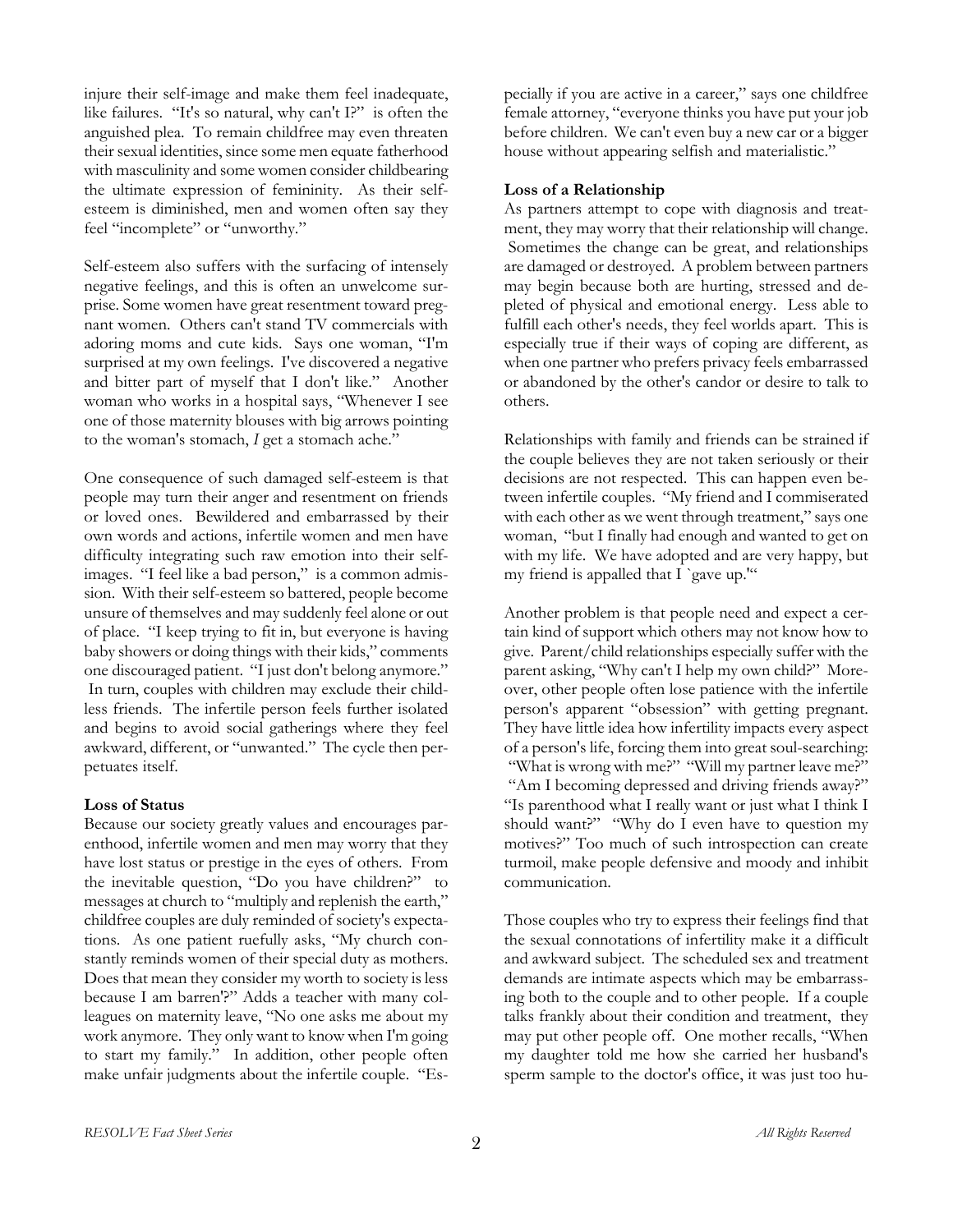miliating."

 On the other hand, very private people are likely to make others feel left out or rejected. The father of an infertile woman expresses his hurt, "I kept asking when she was going to give me a grandson. I would never have done that if she had just told me there was a problem."

#### **Loss of Health or an Acceptable Body-Image**

Whatever the cause of a person's infertility, he or she may feel unacceptable, damaged or defective. One woman who has ended treatment remembers how "all the medications and surgeries made me think of myself as a 'sick' person. When the doctor could not make me 'well' and nothing seemed to be working, those feelings of being unhealthy or ill were intensified." The patient may feel like a "specimen under glass." And there may be an actual change in health. Both women and men can become tired, listless and ambivalent about previously important activities. Stress can trigger headaches and irritability; medications may cause such side effects as cramping, bloating and nausea; surgery patients require a recovery period from the procedure and anesthesia.

Perhaps the most troubling change in self or body image is the way a person sees himself/herself sexually. The medical evaluation probes a couple's sex life, violates their privacy, and eliminates sexual spontaneity. The course of treatment may require scheduled sex, so sex becomes divided into "sex for pleasure" and "sex for baby/doctor." Many couples notice significant changes in their sexual relationships, especially if sex becomes only a means to achieve pregnancy. Either partner may feel "used," particularly if one is relentless about the timing and mechanics of their most intimate moments. Some men respond to such command performances with resentment, anger and even impotence; some women cannot reach orgasm. To cope with the pressure, the partner who feels intruded upon may not cooperate fully, either physically or emotionally.

### **Loss of Control**

Infertility patients in treatment have lost control over much of their lifestyle, as doctors' appointments, temperature charts, medication schedules, medical procedures and programmed sexual relationships overwhelm their normal routine. Comments one businessman, "There are so many ethical and practical decisions to make, but I feel like my life isn't my own. Even my sex life is decided by someone else." As the patient's priorities shift, other people and regular activities take a back seat to the all-consuming job of getting pregnant. Career and vacation plans are thrown into chaos. Faced with constant decisions which they often feel powerless or inadequate to make, patients worry, "If I go back to work, will it interfere with my treatment? Should I change doctors, take this new medication or have another surgery? Will I be infertile forever? If I stop, will I always regret it?" As one patient notes, "It's like being lost in a maze and always trying to find the way out." Even medical professionals do not always agree about the proper course of treatment. Lack of definitive medical answers and uncertainty about treatment decisions accentuate feelings of powerlessness.

Of particular concern to most infertile women and men is the loss of their privacy. Many complain that the clinical aspects of treatment are dehumanizing. One man was furious when he got to the lab to give a sperm sample and was directed to a bathroom with a large sign on the door reading "Sperm Count in Progress." Another patient who finally got pregnant after years of trying miscarried in her third month. When she went to her doctor to learn the lab results, the nurse appeared in the doorway of the waiting room and called to her across the room full of pregnant women, "Oh, Mrs.\_\_, it was just a bad egg. Go home and try again."

Certain necessary tests seem especially intrusive. A postcoital check, for example, determines the presence, number, and motility of sperm moving up the vagina. It requires the couple to schedule intercourse so that the woman can be examined approximately one hour later at the doctor's office. One woman describes how unsettling this can be: "My doctor did these checks on Saturday mornings. I hurried to his office and entered the waiting room where five other women turned towards me. I felt undressed. There we were, strangers, knowing we just had had sex with our husbands."

### **Loss of Security**

On many levels, infertility can undermine a sense of security. Occupational security is affected as patients try to fit their work into their treatment schedules. Some people avoid changes at work which would prevent time off for treatment. One woman who has turned down two transfers with her company to stay with her doctor worries about the consequences of turning down another. On the other hand, some patients are forced to uproot and move if they want a particular doctor or to a reputable infertility program.

The financial burden can be staggering, and doctors' vis-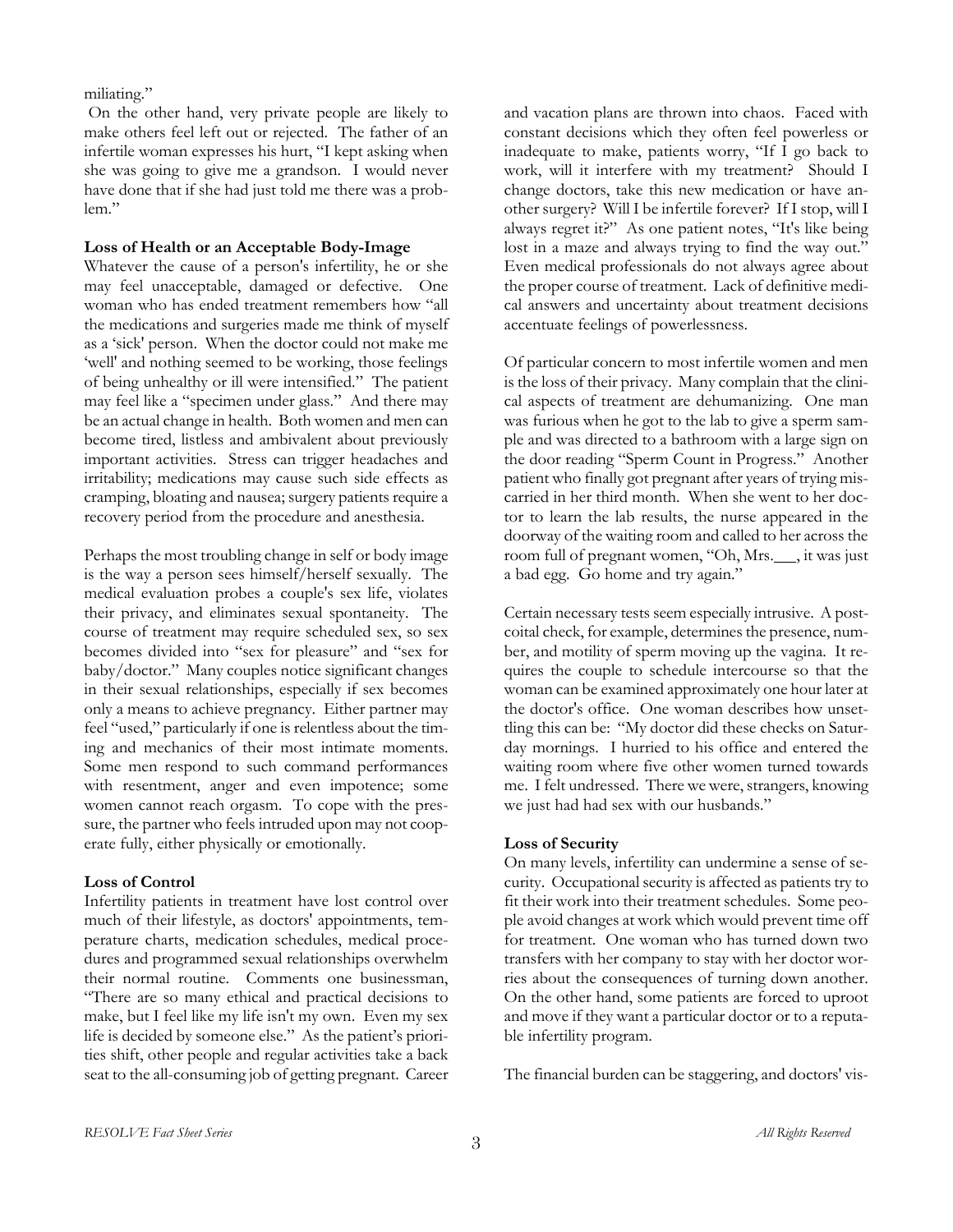its, routine lab work, tests, surgeries and medications are only part of the story. Time away from work, parking, gasoline and other "hidden" costs quickly add up. Some people also spend enormous amounts on travel to centers that specialize in certain procedures such as in vitro fertilization (IVF). Medication for IVF is approximately \$3,000-\$5,000 per cycle on average; the average cost of an IVF cycle (in addition to medications) is \$8,200—the costs can be prohibitive. Some people even choose jobs because of good medical benefits.

Finally, infertility challenges one's views of the world, making them insecure about the present and the future. The "life isn't fair" axiom has real meaning for infertility patients, especially in the face of unwanted teenage pregnancies, abortions and increased child abuse. Infertile women and men can become anxious that "if this can happen, anything can." Accompanying this insecurity is a belief that they may have caused their own infertility. "I tortured myself with thoughts that God was punishing me, that I had failed to take care of my body, or that I had waited too long," says a woman in her late 30's. Such feelings of guilt shake the confidence of many innocent people.

#### **Loss of an Important Fantasy**

Most people fantasize about and eagerly anticipate all that accompanies parenthood—personally, socially and religiously. There are those who even consider having a child a unique rite of passage into adulthood, tantamount to growing up; being a parent is part of their idealized self. The inability to turn this fantasy into reality is a powerful blow. One man likened the experience to being suited up but sidelined at every game. He adds, "I'm tired of being only an uncle or the nice neighbor next door. I want to be someone's dad, to take my own kids trick-or-treating or to go to a father/son outing." His wife reveals *her* fantasy by joking, "You mean, a father/*daughter* outing."

#### **Loss of Someone or Something of Symbolic Value**

Infertile couples may feel they have lost a child, whether they have never conceived or they have conceived but could not carry the baby to term. The paradox is that they mourn this child that never was and still yearn for him to be. "Each month when I realize that I am going to have a menstrual period, it is like a death because it means there is no life, no baby to come," says one woman. The sense of loss is punctuated because there is no funeral, no sense of finality. And without a clearly defined loss for family and friends to see, it is difficult for them to truly empathize; some even dismiss the deep grief as simple self-pity. "Our hearts are broken," responds one couple. "We don't want people to feel sorry for us; we just want them to understand that we are hurting."

A child is also a symbol of new life and the continuation of life. A man who grew up in a large family says, "I miss a relationship with a child, the opportunity for us to grow together and affect each other's lives."

#### **How Friends and Family Can Help**

Ultimately, many infertile women and men become enraged over these multiple losses. They are upset by other people's insensitivity, hurt by criticism from their families, tired of treatment, frustrated by limited options and resentful of their "fishbowl" existence. They feel the wound of infertility in every part of their being, and there are no simple remedies to ease such deep pain and extensive loss. But support from family and friends can help -- making infertile women and men feel better about themselves, relate better to those who care about them and respond better to treatment. One Houston endocrinologist has even suggested there would be "more successful pregnancies if family and friends knew how to be emotionally supportive." This task will be easier if those who want to help respond in some way to the losses of infertility. A few guidelines to remember:

**Admit there is a problem.** Pretending the problem does not exist or avoiding it is not helpful. You may first have to deal with your own feelings about infertility, work through disappointment and thwarted expectations of being a grandmother or grandfather, for example, and examine deep-rooted beliefs about conception, childbearing and medical intervention. Can you really support your child/sister/friend in her choice of treatment and doctor, her decision to adopt or even her decision to remain childfree? Are you prepared for a possible change in your relationship? Acknowledge the infertility by asking how things are going with treatment or how they are feeling. This shows your interest and offers them a chance to confide in you if they choose. If they do not elaborate on their activities, do not question them further at that time. At least they will know someone recognizes the significance of this experience in their lives.

**Become informed.** Hurtful comments like: "You've got to get hold of yourself and calm down;" "You shouldn't feel that way when you have so much to be grateful for;" "You're becoming obsessed with having a child;" "Just relax;" "Quit work and you'll get pregnant;" or "Adopt and you'll get pregnant" reveal serious misun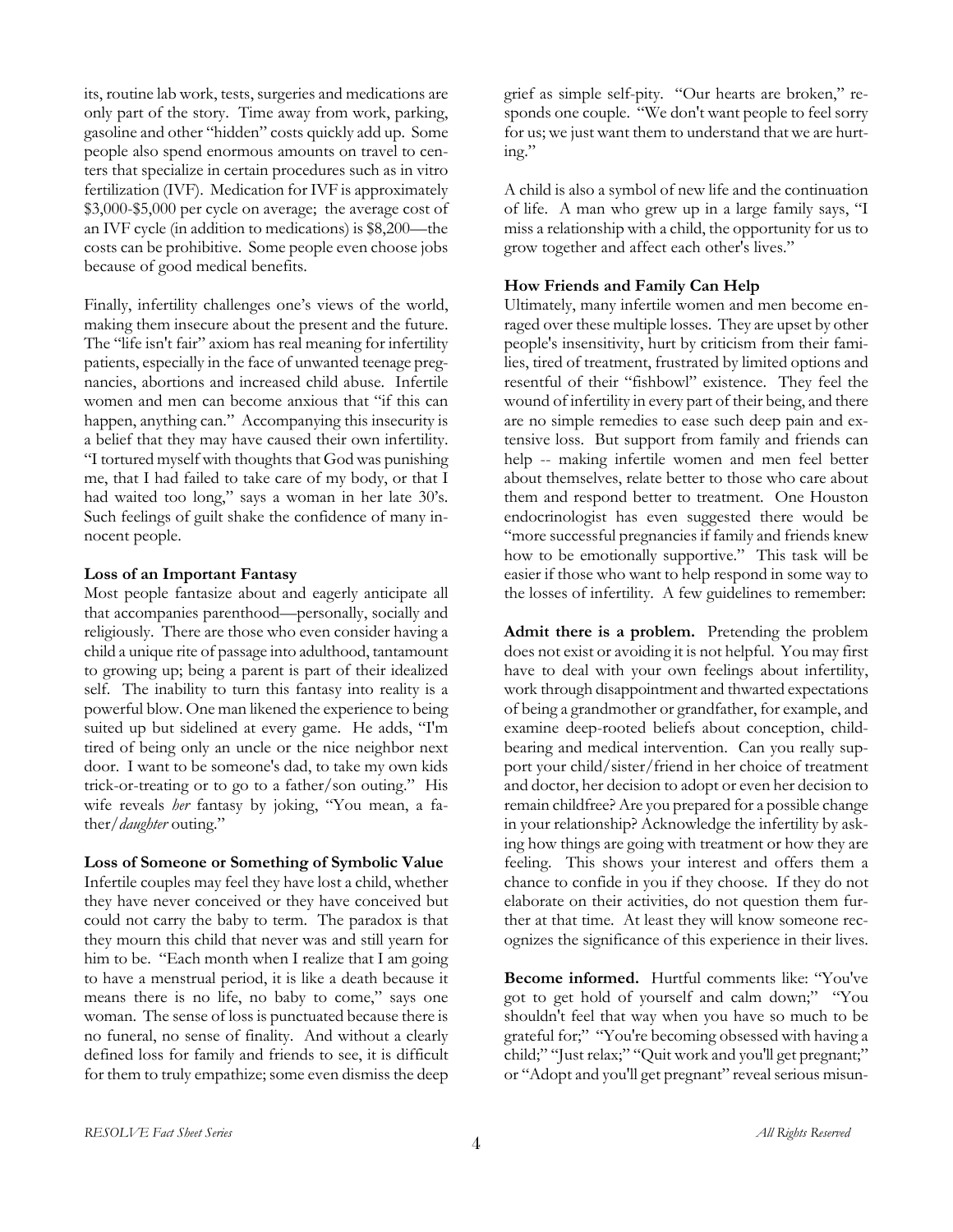derstandings about infertility. Broadly defined, infertility is a medical problem which prevents a couple from carrying a pregnancy to term or conceiving after one year of unprotected sexual intercourse. The problem may be with the woman (40% of the time) or the man (40% of the time). In the remaining 20%, both individuals have problems or the reason for their infertility is unknown. Only 5% of all couples who adopt later get pregnant. Furthermore, adoption is not an option for all couples. Waiting lists are long, babies are few, screening procedures are daunting and parental age limits are restrictive.

Ask your friend/loved one to share any literature or information they have about their own infertility. This is often the icebreaker that leads to discussion. You might suggest they find a RESOLVE support group. There are also psychologists and social workers specializing in infertility who offer individual and group counseling. For people who find certain issues too sensitive to discuss with family and friends, short-term counseling provides an opportunity to express pent-up frustrations. Physicians who deal with infertility will know about local resources and can make recommendations.

**Be realistic.** Often people believe that to be helpful, they must be able to eliminate another's pain. This is impossible; caring people cannot take away the pain, but can only help them to manage it. Be honest with yourself as well as with your friend/loved one about your discomfort and emotional limitations. Do not expect more of yourself than you can give. Share your concern that you may unintentionally say or do hurtful things, and then ask for understanding, patience, and guidance. Ask yourself whether you are willing to discuss sexuallyrelated matters if your friend/loved one decides to confide in you. If you feel overwhelmed, say so. Don't be afraid of gentle humor -- it can often ease difficult moments. If your overtures are rejected or ignored, try not to be hurt or defensive, but reach out at another time. Anticipate potentially awkward situations or discussions so you can handle them with greater confidence if they arise. The underlying purpose of any discussion is to communicate concern; relay that message if the discussion gets tense or confused.

**Listen.** Don't be afraid of you friend's/loved one's depression, ange, or guilt. If they will talk about their infertility, allow them to freely and fully express their emotions. They may grieve, going through a process of crying and repeatedly talking about what has happened and what might happen in the future. By venting negative feelings and releasing tension, they can often move on to a more positive, optimistic perspective. Suppressing emotional pain may just delay the grieving process or protract it. Bear in mind that people experiencing infertility want a sounding board more often than an opinion.

**Accept different ways of coping.** Each person must discover how to cope best with their problem. People come from divergent economic, religious, and cultural backgrounds all of which influence their responses to infertility. Don't expect them to act or react as you think you might. Some people want to be included in all family and social gatherings which involve children, while others actively avoid such events. Some talk openly about their treatment; others share nothing. Moreover, treatment demands are so varied that needs change.

The woman who is offended today because someone asks about her treatment is the same woman who may be hurt tomorrow because someone does not ask about it. She may talk incessantly about the treatment or condition one time and another time burst into tears at the mention of it. Often a caring friend can only help by doing nothing -- a difficult thing to learn.

Partners often have different coping styles and may be in different stages of grieving. As a result, it is sometimes difficult to help one of them without alienating the other and adding to the tension. As couples learn to deal with the problem, however, they will try various methods of coping, and you will have different opportunities to help. Ask them how you can be supportive. Do they want you to ask how things are going or do they want you to wait until they initiate discussion? Would they like you to accompany them to the clinic? Would it be helpful for you to bring over the evening meal, particularly after certain procedures or surgeries? If they don't know, encourage them to think about what they expect so that they can let you know. This acknowledges that they are the authority on what they need, when they need it and from whom they would like to receive it.

**Make the invitation.** Baby showers, christenings, family reunions and holidays are especially difficult times. An invitation lets the infertile woman or man know they are thought of and wanted; it's always nice to be asked. If they choose to decline, accept their choice. If you know them well enough, ask them what kind of social involvement they want. What would make events easier for them? One man who always played Santa at the family Christmas dinner finally told his brother that it was just "too painful now." Another person admits, "I didn't realize how I was overcompensating by always offering